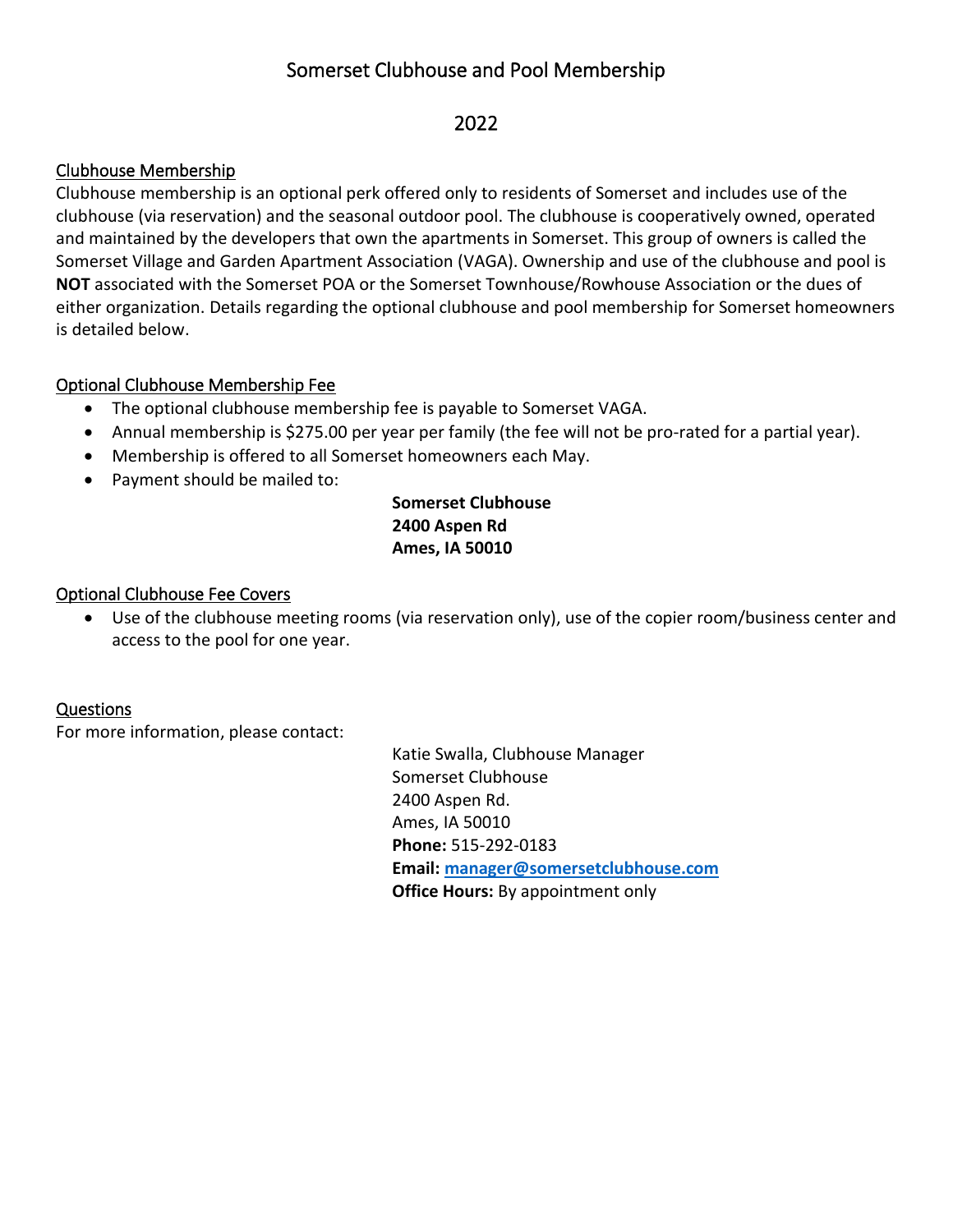## **2022 Somerset Clubhouse & Pool Rules**

### Clubhouse

The Clubhouse at Somerset is solely for the business, social use and enjoyment of the Somerset condominium owners, Somerset village and garden apartment residents and Somerset single family homeowners who have purchased a membership. The cost of membership is included in the monthly dues for condo owners and is included in the rent of apartment residents. Single family homeowners must purchase an annual membership. The cost of membership will not be pro-rated for single family residents that choose to become members mid-year during the membership year (May-May).

- 1. Reservations are accepted on a first-come basis to these groups ONLY. Every effort is made to limit clubhouse use to the groups for which it was intended.
- 2. The clubhouse is available from 8:00 a.m.-10:00 p.m. seven days per week, excluding major holidays.
- 3. Reservations are limited to the use of the clubhouse conference rooms and kitchen and do NOT include the manager's office, lobby or the pool. Residents may use the copier room, lobby and the pool during their reservation, but may not reserve them.
- 4. When seeking a reservation, it is to be indicated for what date and what length of time the clubhouse will be needed. Please be prepared with the date(s) and time(s) when an email request is made.
- 5. The personal five-digit access code issued to residents when registering with the clubhouse grants access to the building on the day of the reservation. No keys are issued to residents for reservations.
- 6. It is to be understood that the resident obtaining a reservation for the clubhouse must be present at the function and will be held responsible for actions of their guests. Guests must be accompanied by a resident/member. Willful destruction of property in the clubhouse caused by residents, their dependents and/or their guests will result in the revocation of the privilege to use the clubhouse. Any damages will be billed to the resident. The clubhouse is always monitored with security cameras and a code transaction log.
- 7. Decorations are permitted, but please be mindful of the damage it may cause to the walls. No temporary hooks or wall hanging tape should be used. Scotch tape and tacks are permitted. No evidence of decorations shall be left at the conclusion of the reservation. Any damage or clean up resulting from decorations will be billed to the resident.
- 8. Cleanup following a reservation is required. Each member reserving the clubhouse is responsible for the cleanup of the clubhouse and its appliances and for the removal of trash from the premises. The clubhouse MUST be returned to its original condition. A clean up checklist is posted in the clubhouse. This list should be completed after each reservation. The clubhouse stocks minimal cleaning supplies which can be used, but if extensive cleaning will be required, it is recommended that the resident bring necessary supplies. **Failure to clean the clubhouse satisfactorily will result in management ordered cleanup with all costs charged to the resident. Clubhouse and pool privileges will be revoked.**
- 9. Alcohol is permitted but cannot be sold.
- 10. Children under 14 years of age **must be accompanied by an adult.**
- 11. Pets are not allowed in the clubhouse, except for service animals.
- 12. We strongly enforce a NO SMOKING policy in the clubhouse.